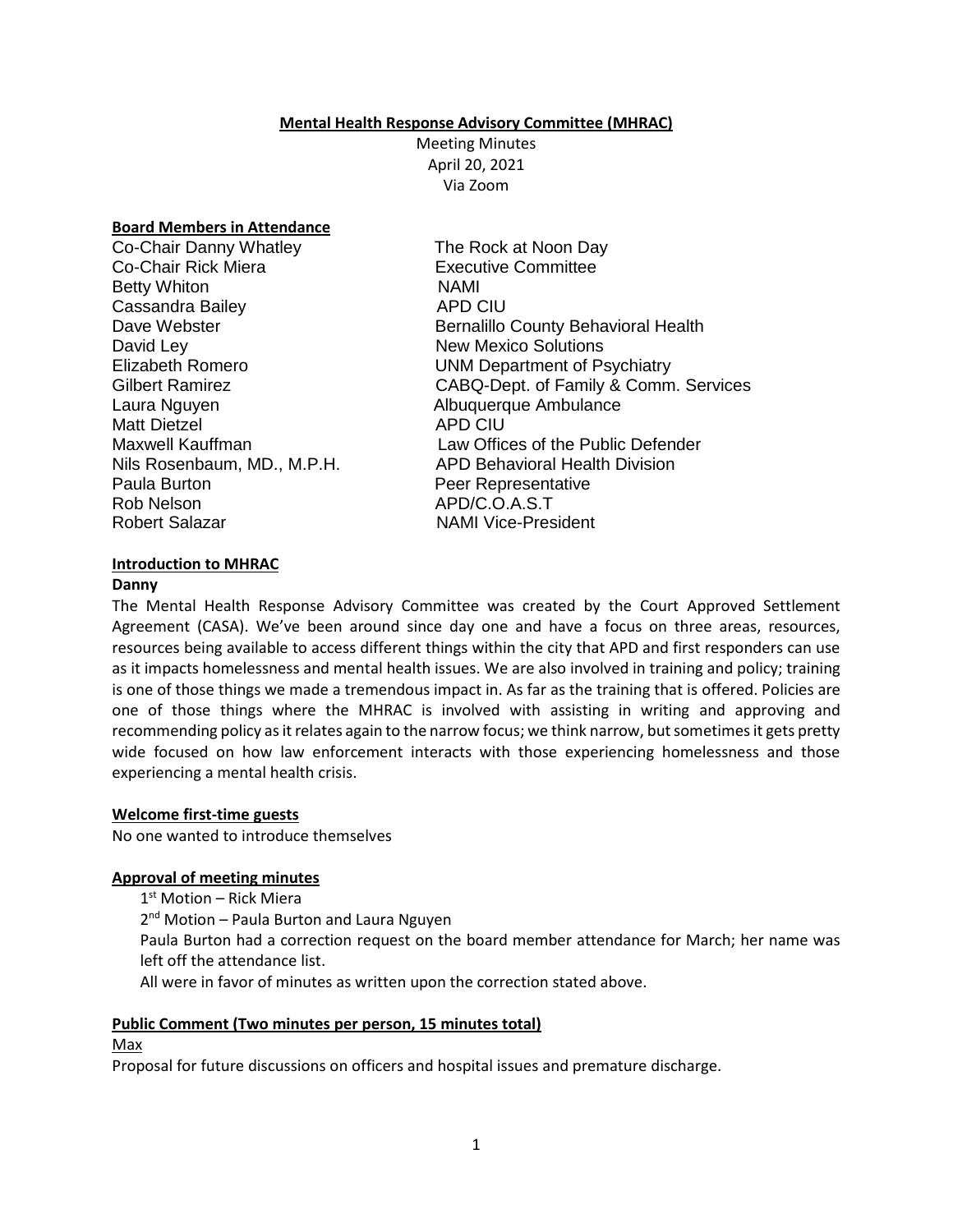### Lt. Dietzel

We're running into that issue probably every day at this point; Officers in the field of getting very frustrated trying to do the right thing and take somebody to the hospital and then the hospital either does a cursory assessment in the sally port and says, "you want to kill yourself, you want to kill anybody else, okay, bye," The officers are standing there going, "wait a second, I just spent an hour trying to get this person here without force and that is what you are going to do?" That officer just learned that the next time they are not going to bother; they will either do nothing or take them to jail.

This kind of infrastructure issue is threatening multiple compliance levels with the casa and the McClendon Sub-Class lawsuit. I don't know what to do; we're dealing with hospitals all the time and things seem to be getting worse, not better.

#### DC Jaramillo

On the medical side, there is the Emergency Medical Treatment and Labor **Act (EMTALA)**; it's a federal **law** that requires anyone coming to an emergency department to be stabilized and treated, regardless of their insurance status or ability to pay, which we can't turn people away. So, if we take somebody in an ambulance they can't release them without an evaluation from a physician.

Q. Is it different when law enforcement takes somebody and are these people wanting to be seen? If the individual that law enforcement is transporting wants to be seen, I would imagine that there would be a potential EMTALA violation by turning them away. I don't know if that's an avenue that has been looked at?

### Lt. Gonzales

We've had an ongoing meeting on this and this is just with Presbyterian Hospital's head of security who used to be an officer in Rio Rancho.

We had a meeting with three filled lieutenants, I guess it was about two weeks ago to try to improve and understand their intake policies as well as our drop-off policies. I think we made some headway, but we're going to meet next week with the nurse manager, Stephanie Trevino, and I think one of the doctors in charge.

We're far away from our drop-off procedures and their acceptance procedure.

They have their policies and we have our policies. So to speak on that, some of them can be Certificate of Evaluations (COE), and if any of these people present any kind of threat or aggression, they're literally stepping out of the way and letting them walkout, and this is with orders coming from judges, coming from doctors, police taking them, whether it's a 43-1 or sometimes we're just giving people rides there on different calls, but it's definitely an issue that we're trying to make a little bit of headway to have some sort of understanding as to where APD rests on our intake policies, our drop off policies, and theirs.

We're still far away; we are meeting again next week with people that are higher up and hopefully we can make some headway.

### DC Jaramillo

I would really emphasize to the doctor the evaluation, if they're turning them away for displaying violence without a doctor's evaluation I still wonder how that would relate to EMTALA so that might be helpful in that conversation.

### Lt. Gonzales

That's an Avenue that we need to explore.

They've had officers sitting in the waiting room with these people for hours. It's really frustrating work for the officers in the field. As Lt. Dietzel said, basically they're not wanting to go that route anymore because it's not advantageous to the field time-wise or anything.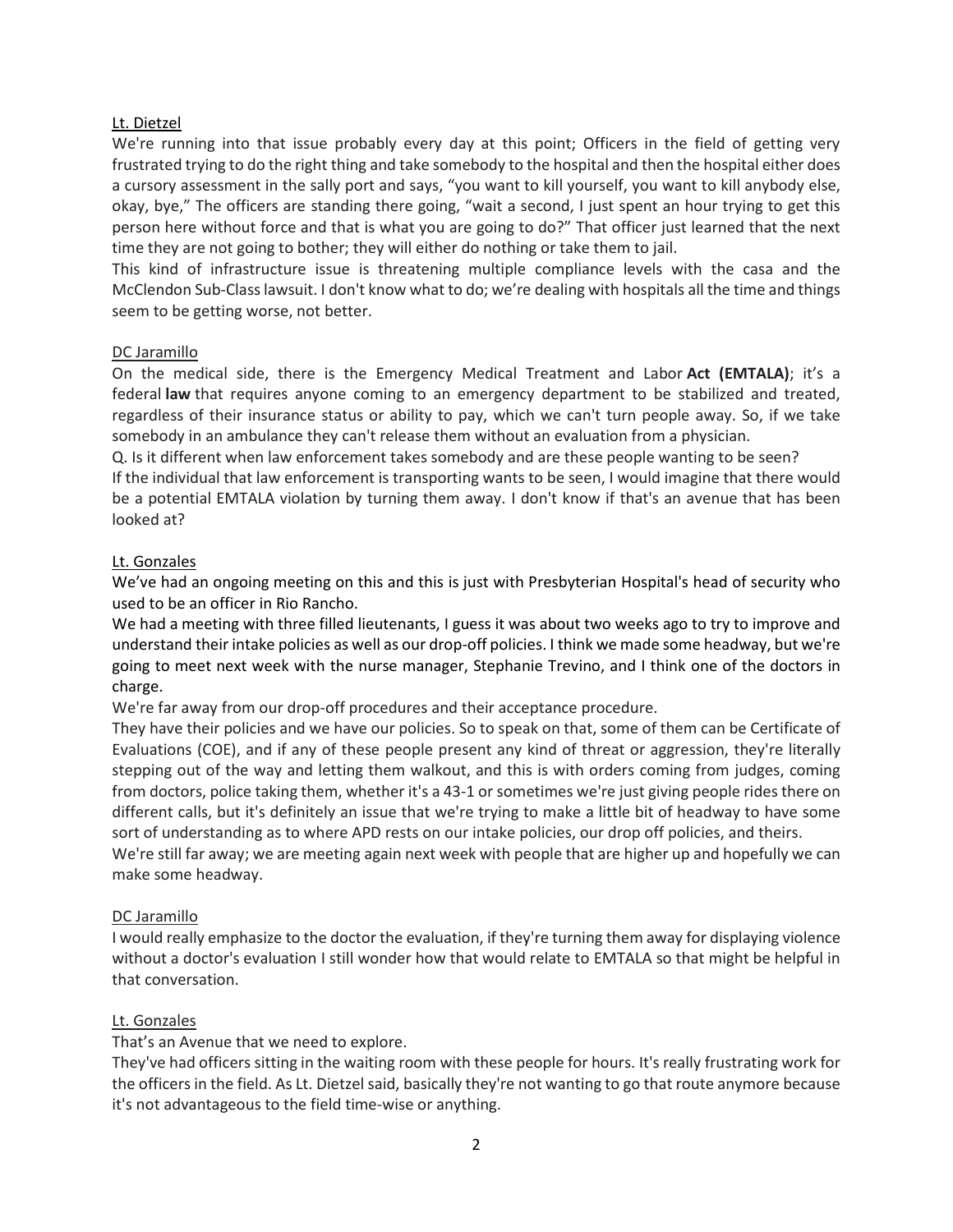#### Danny

John keep us posted on the hospital meeting and Brenda put that on the agenda for next month.

#### Gary Housepian, Disability Rights of New Mexico

It might be helpful if we integrated into that sort of the legal rights issues that come into play regarding involuntary treatment, the standards, ultimately too, you face perennial gaps in services you know may not meet the standards for involuntary hospitalization, but what can be immediately provided for an individual and then again you get into the voluntary aspect of it, how much does the individual want those services, so perhaps it might be helpful if you all felt helpful to just kind of talk about bringing into the sort of the legal interplay with regards to how that comes into play here.

#### Sgt Crook

Just to clarify, the problem is typically coming from an involuntary transport because they're under the officer's detention. But whenever they're being assessed the person is communicating that they don't want to be there. So the officer says they have to go but the patient doesn't want to be there. Oftentimes the patient's wishes are what's being considered at that point and we're trying to communicate that no, it's not really their choice to be here at the moment; it was the officer's decision.

# **Discussion on meetings with Command Staff, DOJ, City of Albuquerque, APD Staff; and the Role of the MHRAC along with Clarification of the MHRAC Responsibilities, Danny Whatley and Rick Miera** Danny Read

Paragraph 113 reads: "The Advisory Committee shall provide guidance to assist the City in developing and expanding the number of crisis intervention certified responders, CIU, and COAST. The Advisory Committee shall also be responsible for considering new and current response strategies for dealing with chronically homeless individuals or individuals perceived to be or actually suffering from a mental illness, identifying training needs, and providing guidance on effective responses to a behavioral crisis event."

The natural progression of the Court Approved Settlement Agreement (CASA) was to move some of these responsibilities away from law enforcement and the MHRAC certainly agreed with that, but specifically in paragraph 113; it gives us the guidance or the understanding that the MHRAC is supposed to be involved in guidance as far as training and the issues as it relates to homelessness and Mental Health Crisis.

With that in mind, with everything that had been happening with the new command structure, with the new encampment policies, and Gateway Center, all of the things that were happening the city was doing around these issues, it was confusing for the MHRAC, where do we fall into that situation. So what we did was we sent an email to the Department of Justice and asked for clarification. What is our role, if any, and if you say we don't have one then we'll step aside and deal primarily with APD. So basically our question was, is the CASA geared towards APD only, or is it geared toward the City of Albuquerque? Overwhelmingly, through the Department of Justice, and through the city also, the response was, it's the City of Albuquerque; it's not only APD. We have had several meetings, Rick and I met with Superintendent Stanley, Chief Medina, and others a couple of times since the last meeting we've been in one status conference where the MHRAC was on the agenda in front of Judge Browning again, talking about this clarification and the Role of the MHRAC. So what has occurred, it appears that at this point, the city is in agreement, that the MHRAC needs to be involved, not only advised and updated, but needs to be involved in planning, policy, and training. One of the concerns we had in that situation was when we have a homeless encampment situation, there are several entities within the city that have separate policies, separate directions, and they all show up together including law enforcement in most cases and it's tough to decide who does what when and so we think the MHRAC and the success that we've had working with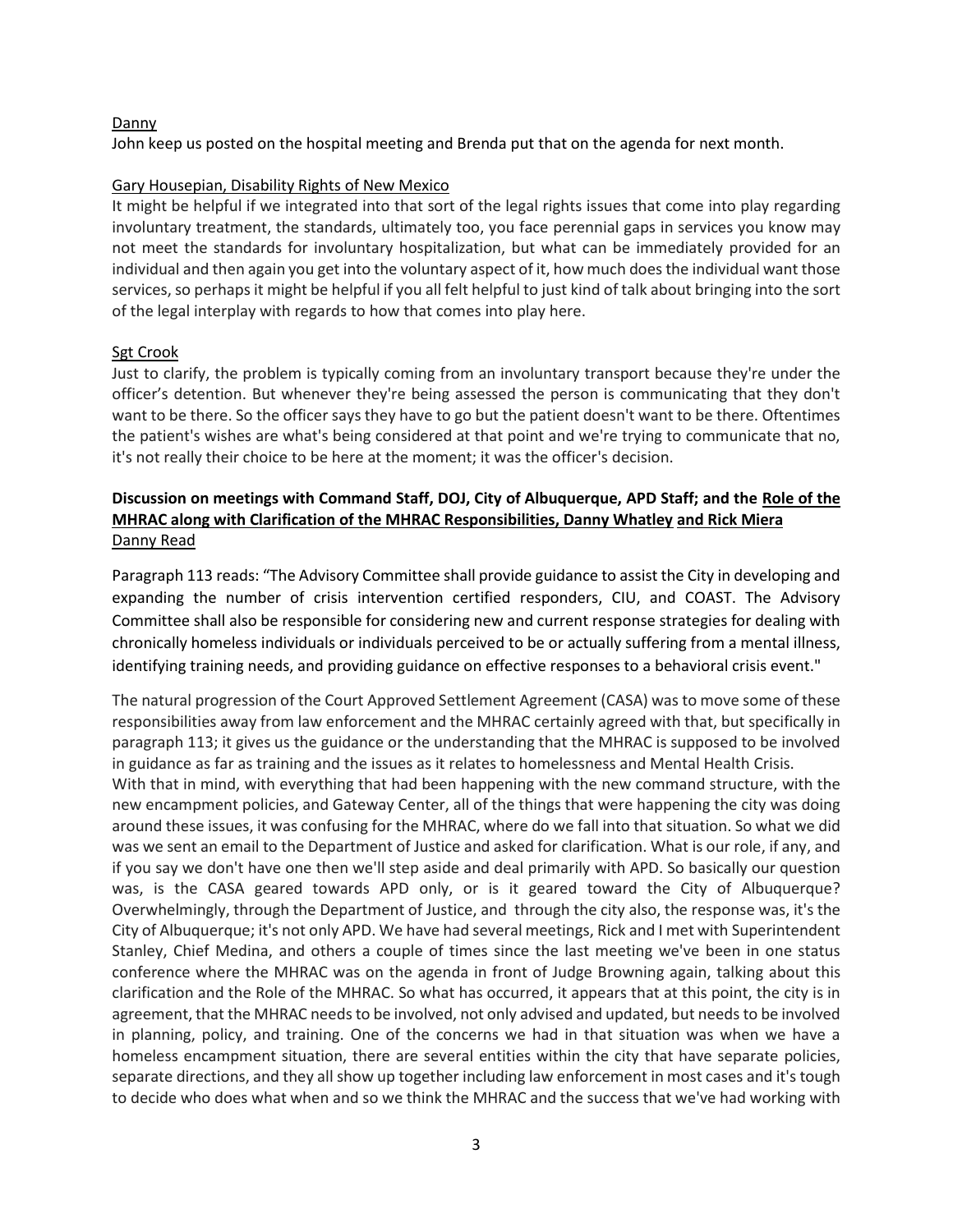APD and helping our city and helping our law enforcement partners; we think that we could bring a lot to the table. That is the discussion right now, and I'll be honest with you, it's one of those things where it's a change. It's different than what the city has encountered so far, but I think again that it's a positive thing for the MHRAC to be involved and we're looking forward to that partnership going forward.

# Rick Miera

I think what's most important is that the city understands that we are here to help and getting the reports is nice, but the CASA and all the players that we've been talking to are pretty much insisted upon the fact that we need to do more than report.

# Danny

The next step for the MHRAC; the monitor's report is coming out and since the judge has already been made aware of this situation, the MHRAC as soon as we possibly can we'll send a letter to the MHRAC for your approval on any progress or lack of progress made in this direction. Judge Browning will be interested in what's happening.

We received information concerning an encampment policy and we had the opportunity to respond to that. I would ask that the MHRAC does not respond unless you're responding on something that's a personal issue with you, that you notify the rest of the MHRAC concerning your response so we can see what you're saying, and then it's not we're not putting out conflicting direction and information that we can all agree. Not that we have to agree on yours, but we need to see what you're saying.

We'll be putting together a document within the next meeting with the judge is in late May.

The next monitors' report will be announced and made public at that time.

Also, the Department of Justice is getting a transcript from the status conference where we were on the agenda and we'll be able to send that out and you can then search through that and see what was said.

# Lawrence Kronen

Q. What is your understanding of what that involvement means above what the CASA says that you advise and recommend?

# Danny

A. It's one of those things where we going to use the model that we've used with APD because that's who we worked with over the last five-six years. It is one of those things where we've been involved from the very beginning with policy, training, and making recommendations, and hearing back from the city why our recommendations were accepted, or not. So it's one of those things where the expertise of this committee this group will be taken into consideration in the formulation of policy and formulation of training. We will be involved before the policy is put out for public review.

The CASA is pretty clear that the MHRAC is involved not only in helping to create policy but guide it. We can bring a lot to the table given that we have been helping in creating policy and training.

### Lawrence Kronen

Q. How do you see the MRACK getting together to create recommendations to give to the city right before your next meeting?

### Danny

A. I think a lot of our sub-committees will be participating as Matt's group has already participated with Paul Haidle. We think we'll have membership and on the committee's that are formulating these policies and procedures and training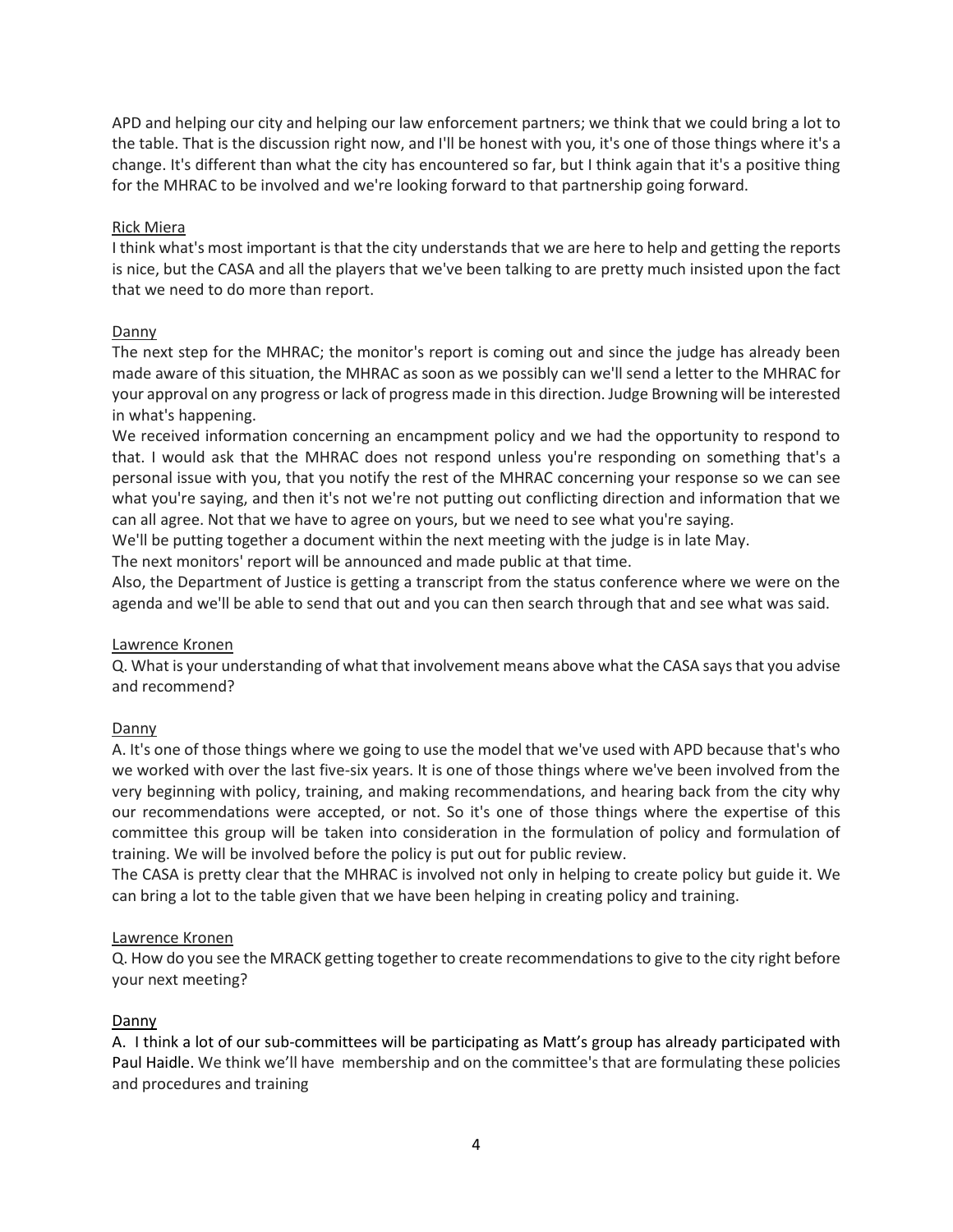### Lawrence

Q. Will your written recommendation be available or be posted on the website for the community to review them?

#### Danny

A. Yes, it will be posted. We will be sending it out to the MHRAC and once that is approved we will become part of the court proceeding that will be presented to the judge and be on permanent record then placed on the website. The hearing will be scheduled for June 9<sup>th</sup>.

#### Lt. Dietzel

There's an input session coming up on the encampment policy and additionally, there will be a spot on the ACS planning committee.

#### **Albuquerque Community Safety Department Update, Mariela Ruiz-Angel**

#### Mariela Ruiz-Angel

I've taken the director position for the Albuquerque Community Safety department.

We are currently in the planning process of bringing on our Deputy Directors. We think that we'll have them in by as early as early May, or late May. We are also hiring for an administrative team. I sent an email to the MHRAC board to invite somebody from the board to sit on the planning committee. Part of the encampment team will be coming into ACS. Our new encampment team has some pretty good principles and guidelines on how they work in the community.

Tina

Q. Will we see a copy of the revised policy before it is approved?

#### Mariela

A. Yes, we thought that the policy of FCS and the new ACS needed to be reworked. We have community engagement events that we have been doing then we will move into the reworking of the policy and then we will put the revised policy back out into the community and have it reworked one more time before we send it up to administration.

### Lisa Huval

This policy is being drafted under the Family and Community Services umbrella, but within the next few months, the team that addresses encampments will move to ACS.

### Rick

Q. With regards to the planning committee, how much time is that going to take, and what kind of expertise you're looking for?

### Mariela

A. I think we're getting very close as we bring on our deputies. They are looking for expertise really around behavioral and mental health and are also very focused on criminal justice.

#### Larry Kronen

Q. Do you know who wrote the current FCS policy?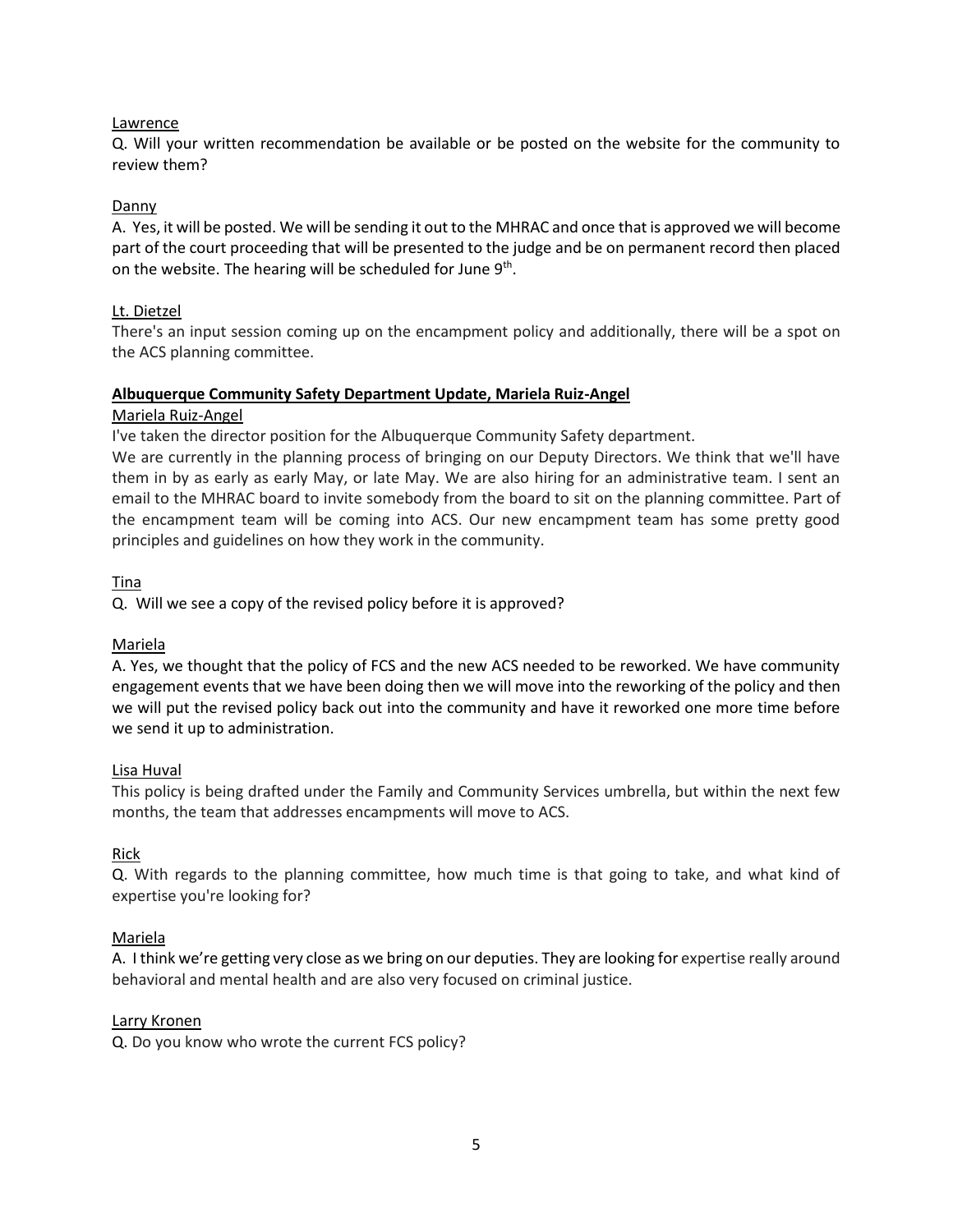# Lisa Huval

A. The staff, a team of us from Family and Community Services. It was largely developed to reflect our current practice with some fine-tuning about how we wanted to do things going forward as well. We also worked with APD so that the drafts were aligned and this is where Paul has been really helpful in bridging the two departments.

# Danny

You might want to let folks know the history of looking at other policies from other states and what would fit Albuquerque.

### Lisa Huval

In 2018/2019 there was no written policy, not even an ordinance, to oversee encampments on public property. We visited Seattle to learn more about their encampment policy. We started drafting an ordinance largely based on the Seattle policy, but we took that draft ordinance into several groups, the MHRAC, and Albuquerque strategic collaborative, which is a group that Coalition and homelessness facilitate several other groups. There is not a lot of support for the idea of crafting an ordinance that just felt like it was heading in the wrong direction and possibly kind of criminalizing homelessness in a way that none of us wanted to. So at that point, we decided to pause on any written policy, not to do an ordinance. We felt like we had a practice in place that worked and we would just continue to follow that practice and then more recently we've gotten feedback from folks in the community rightfully so.

We were being open and transparent and the community would know whether we are in fact following our own procedures for how to address encampments on public property. Earlier this year we started drafting these policies with APD and now we're in this public input phase.

# **New Gateway Centers Update, Quinn Donnay, Family, and Community Services**

### Quinn

I am the Gateway project coordinator with Family and Community Services City of Albuquerque.

We look forward to embracing the MHRAC being a part of the policy and procedure development for Gateway; this group has a lot of experts with very unique expertise and lenses to their work. So I think that will be crucial to the development of the Gateway.

Gateway update as of April  $1<sup>st</sup>$ ; the City of Albuquerque officially acquired the former Gibson Medical Lovelace Center.

The Gibson Medical Center does have nine current tenants; some of those do fit the vision of the sorry the Gateway at Gibson. The Gateway portion would be the medical respite and emergency shelter where the health Hub pieces are hopefully there to act as supports to the community. Fitting in with the vision of the Gateway, we do have Turquoise Lodge; we've had preliminary conversations with the leadership of Turquoise Lodge to talk about potential opportunities to expand, part of that would be Haven Behavioral Health. These are slow-rolling but they are happening.

### Rick

Q. Are you going to be following the medical model of the community model?

### **Quinn**

A. We are moving towards a community model; I think some things will have to be a partly medical model. The respite beds are going to be the thing that we're going to focus on and that we've been talking about between 25 and 50. The shelter beds are a little more complicated.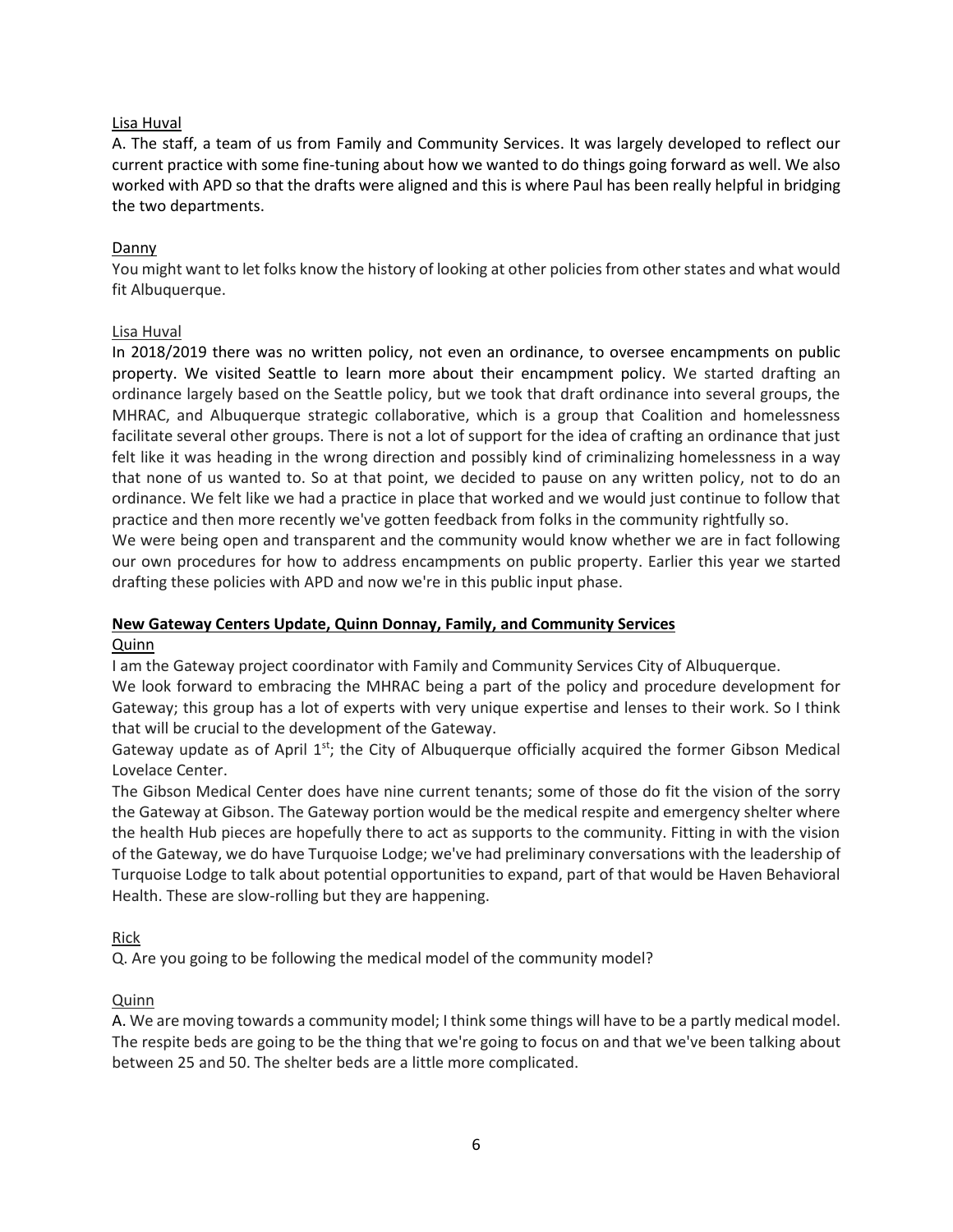# Lisa Huval

From what Quinn is saying, none of this is set in stone, I think we put that number out into the world for discussion.

# Danny

You heard the discussion that Max brought up about not having a place or law enforcement to drop off folks that need mental health triage and those kinds of things, is that being considered with Gateway?

### Quinn

It's always been something that's been in consideration for Gateway because we know this is a major issue in a kind of a weird something weird that happens in our community and I don't know if it happens in every community; I would guess that it's probably something that does lock up hospitals and jails. But for now, that First Responders, APD, etc., are hurting for a different answer, a different place; so we are definitely taking that into consideration.

# Laura Nguyen

Q. Will the services being provided be available only to folks accessing either the respite or the emergency shelter beds or will there be more of an outpatient component?

### Quinn

A. So there will be services that are dedicated to shelter and medical respite and there will also be services outside of that that is dedicated to the general community and whoever needs to use them. There's been talk, for example, of a health clinic; that is something that anyone can access and of course, these are things that are very long-term lofty goals, but the goal is to have it be accessible to many different people.

### Lisa Huval

A. Yes, there will be services on-site specifically for folks staying in the emergency shelter medical respite component, but also, there will continue to be services available for other people in the community that need health and Behavioral Health Services as well.

### Jim

It's my understanding that the county is already in the process of putting together a Crisis Triage Center at UNM; it's in the design stage. I don't know how long it's going to take, but next to the Psychiatric Center. Q. Is there coordination going on between the city and the county on these things?

### Lisa Huval

A. Yes, we've been talking the city and county for the last three years. The County will be the lead on Crisis Triage Center; these two have to work together in tandem.

# Quinn

A. Yes, there is coordination going on between the city and the county on these things.

### Danny

Max had brought up the issue with law enforcement trying to drop people off for triage and treatment at local medical facilities that had mental health ability and not being very successful. John Gonzalez had mentioned that there was some discussion going on with some of the medical providers in town to try to work through that mess.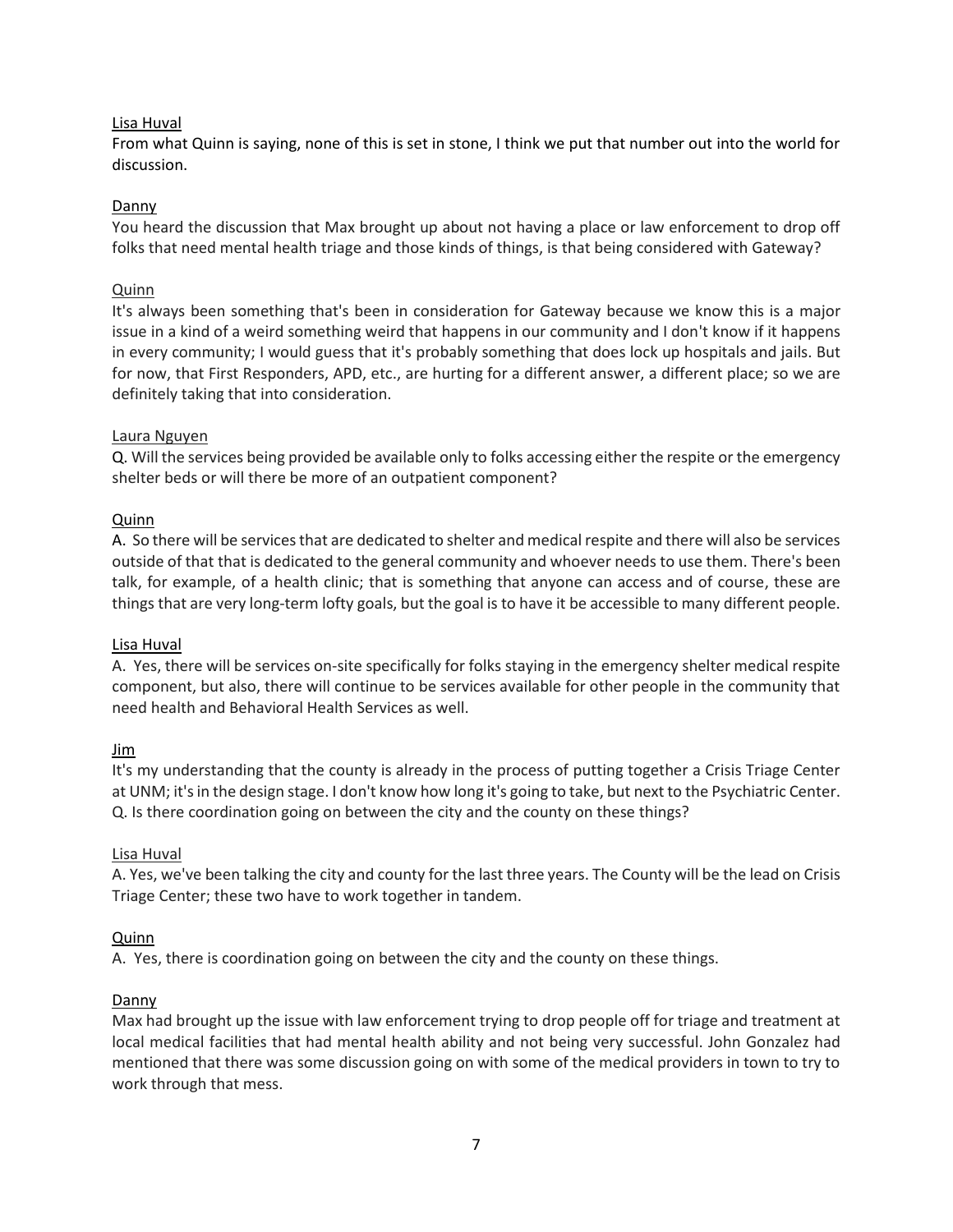# Rick

Q. Quinn or Lisa, are they going to move the detox center into the Gateway Center?

# Lisa

A. There are no plans to relocate any of their services into the Gateway Center.

# Larry Kronen

Q. Has the county and the city developed any long-term or short-term strategic plan on the two processes that you're going forward on with the county taking the lead on certain things?

# Gilbert

A. We've been working with the county with regards to updating our gap assessment, gap analysis. After 2013 there were quite a few reports done and looking at all the gaps and what we needed to kind of guide the rebuilding of this and what led to the behavioral tax for the county.

The city has continued to have investments in the area of Behavior Health; we are at a place now where that Gap analysis is going to be updated. We've contracted a private partner for that to kind of look at that look at both of our investments and then hopefully bring us to a place where City County or then now moving forward with what areas can we both attack and leverage to make sure that we're addressing those ongoing issues. So that's currently in the process. The deadline to have that report complete will be at the end of June.

# Jim

Q. Would it be MHRAC's place also to advise and guide in working towards a County City strategic plan?

# Danny

A. As it relates to the CASA as far as homelessness mental health I think we would certainly have a voice in that or should, but it would be a lot broader than that.

### Jim

I think you can find those strategic plans on the BHI website. I would like to point out since you're talking about the strategic plan that that particular plan also said there should be a tri-service or regional health authority and I think all of us would like to see some work going on and coordinating with the other Counties since they are also big users of whatever happens in Albuquerque and in Bernalillo County.

### Gilbert

There is a city\county dialogue report that came out; it wasn't labeled strategic plan, but there is that study. I think there was a business plan that was developed early on when the BHI was created and looking at investments, and how those tax dollars would be vetted, and then programs implemented on the county side. Those are both available and I can share the links on the chat.

### **APD Encampment Policy Update**

### Paul Haidle

I'm the deputy director of policy for the City of Albuquerque. Thank you to the MHRAC and the Chairs for the feedback that we've received on the policies that are under development at the city right now. We look forward to hopefully receiving some more feedback over the next couple of weeks. Over the last couple of weeks since those policies were released publicly at the end of March we have been able to meet with the subcommittee and received some written feedback from members of the MHRAC as well. I would continue to encourage folks to give written feedback. I am the POC on these policies. We've got a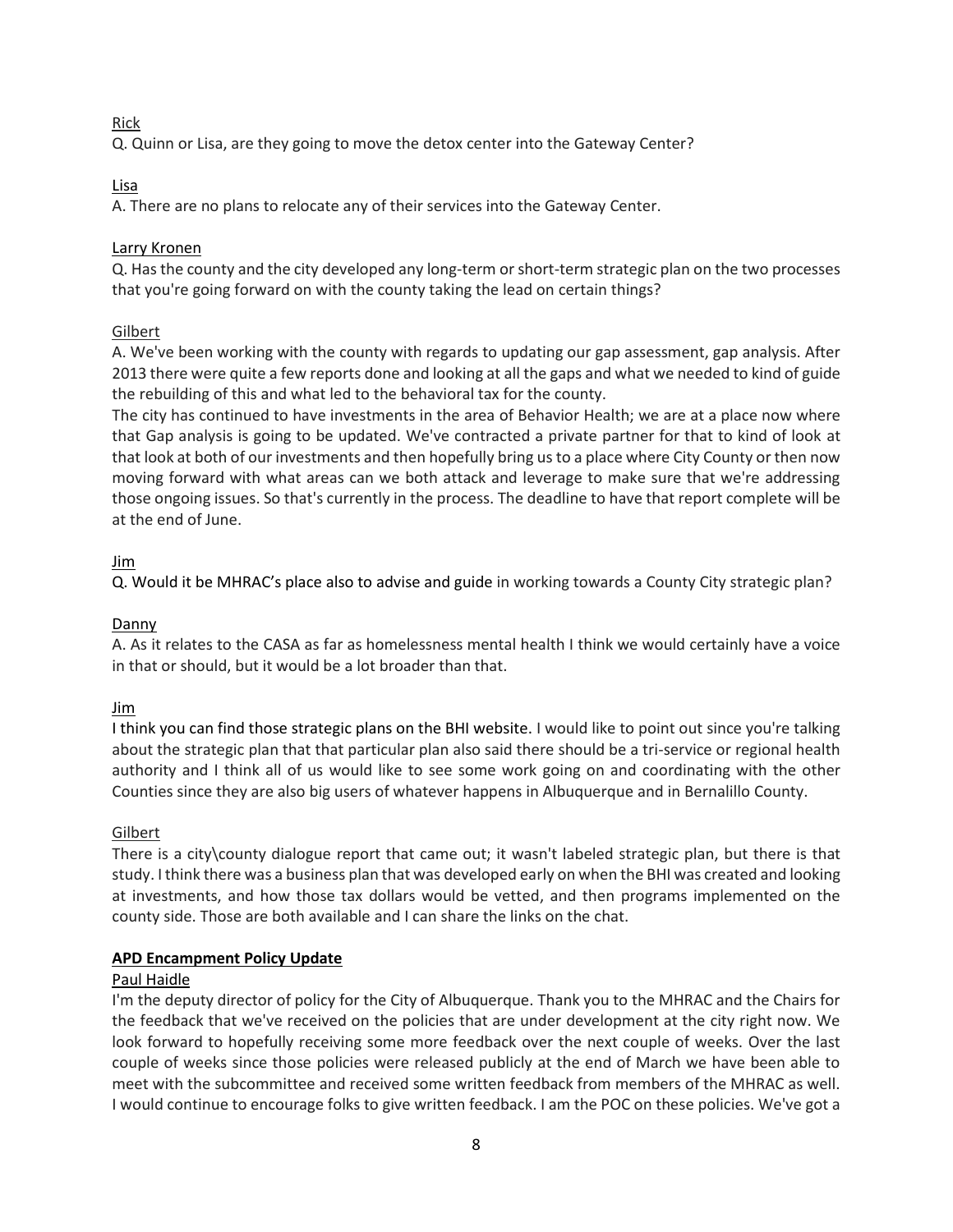couple of listening sessions that are community-wide listening sessions on Thursday and Friday of this week. There are some folks from the city including the Office of Equity Inclusion, ACS, and the Policy Shop. The themes that were starting to hear have to do with a tone in these policies that is based more on a harm reduction sort of model that comes through the lens of trauma-informed services that looks at how we are completing the connection to services so that it's not just a check the box off that told people there are beds available, but it's something more meaningful than that.

Taking a look at the definition of what our immediate hazard is because you may remember from those policies that if as currently drafted if there's an immediate hazard that's the only circumstance where the street outreach workers or law enforcement would not have to provide advance notice of an encampment being removed. And so that definition if it stays as is we need To make sure that it that it's tight and it's not something that would be subject to abuse.

The other thing that we're hearing a lot of feedback on is more of a policy decision about when enforcement actually does need to happen and when it doesn't need to happen in actually removing these encampments.

# Danny

I know a lot of the areas where the encampments are popping up around and are the responsibilities of the Department of Transportation.

Q. Are we coordinating with them as far as what their policies are and what their actions will be when they go in to clean up an encampment or clear out?

# Paul

A. Short answer, yes; there is a lot more detail as to what exactly the city's requirements are when it comes to DOT-owned properties within city boundaries. We are going to be putting those policies through the same lens that we're talking about now as far as the responses, but there is some detail about who actually makes that call for a "clean-up" need and what the city's role is because there are some contractual relationships between the city and the Department of Transportation vis-à-vis the properties that are within city limits.

# Larry

Q. Does that include looking at the Department of Planning and also the Department of Zoning?

### Paul

A. No, so far we're just focused right on the Family and Community Services; and as that policy transitions over into the Albuquerque Community Safety Department and the police department.

We have heard feedback that there ought to be a policy for other city departments but right now the focus is on those two departments. Nothing is saying that we couldn't continue to look citywide at how other departments interact with people experiencing homelessness.

# Danny

Q. As for Parks & Rec and Waste Management, what are their marching order to follow the direction of law enforcement or Family and Community Services?

### Paul

A. Just to be real clear, the policies are only for FCS and ACS right now, but if there are going to be other department interactions such as Solid Waste and Parks & Rec, how are they going to be addressing these issues, so I think that's a subject that we need to continue to explore.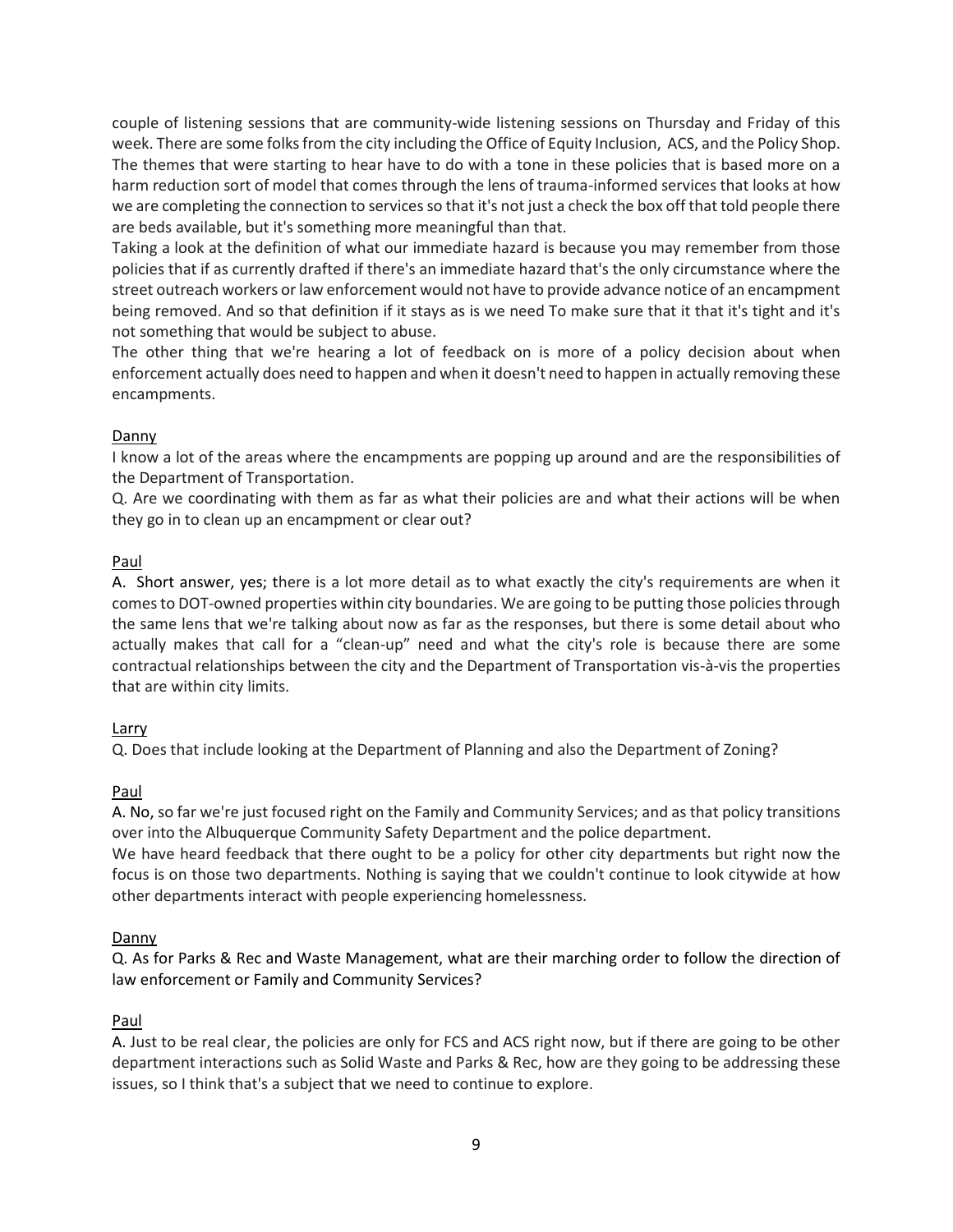# Max

Q. What do you do within the policy when you encounter someone with disabilities who needs some sort of accommodation and how is that contemplated or articulated in this policy? And what supportive services are you are you going to give in place of that removal?

# Paul

A. I think that's something that we could ask for the expertise of this group on is for the street Outreach workers out in the field what sort of needs assessment do they need to be taking a look at when they encounter people in an encampment situation and it should or could include things like is this person actually able to access the resources that are being offered to them for various reasons, which could include things like disability or whether or not that person has been banned from facilities because I think that probably should be part of the analysis in the decision to whether or not to remove an encampment.

# **Report and Update from CIU, APD, and BSS**

# Lt. Dietzel

NAMI walk is May 22<sup>nd</sup> via virtual walk so you may go at your pace at home and report back your number at the end.

CIT 40- Hour class is next week and Sgt. Crook and his team have done a great job in keeping the classed COVID free.

# David Ley

Q. Is there an update on the Mobile Crisis Team and the transition bringing it in-house and how all of that is being navigated?

# Lt. Dietzel

A. The transition is complete; the clinicians work over in ACS; the officers work for CIU under us and the first day of the last two teams was April 15th.

### Sgt. Crook

The first day of the last two teams was the  $14<sup>th</sup>$  of April; they're all live as of now, and all training obligations are completed.

### Danny

Q. Have you heard anything about the NON-law enforcement Mobile Crisis Team?

### Lt. Dietzel

A. The county is trying to hire clinicians to do that. On the APD side, I've written a special order that is being routed to the chief right now that will go through the MHRAC at some point. We have to get the Chief pre-approval before we go on to all the parties.

But in short, police officers go out, assess the scene, make sure it's safe, and then they can call in the Fire Mobile Crisis Team to take the call from there. Actually, part of the special order that we wrote has a clause in there that says, "before you leave the scene officers make sure that that team is good." If they say they're good, officers can leave and now it's their call and they take it over there, without the transport.

### Larry

Q. All those calls first an armed uniformed officer goes out before the social workers?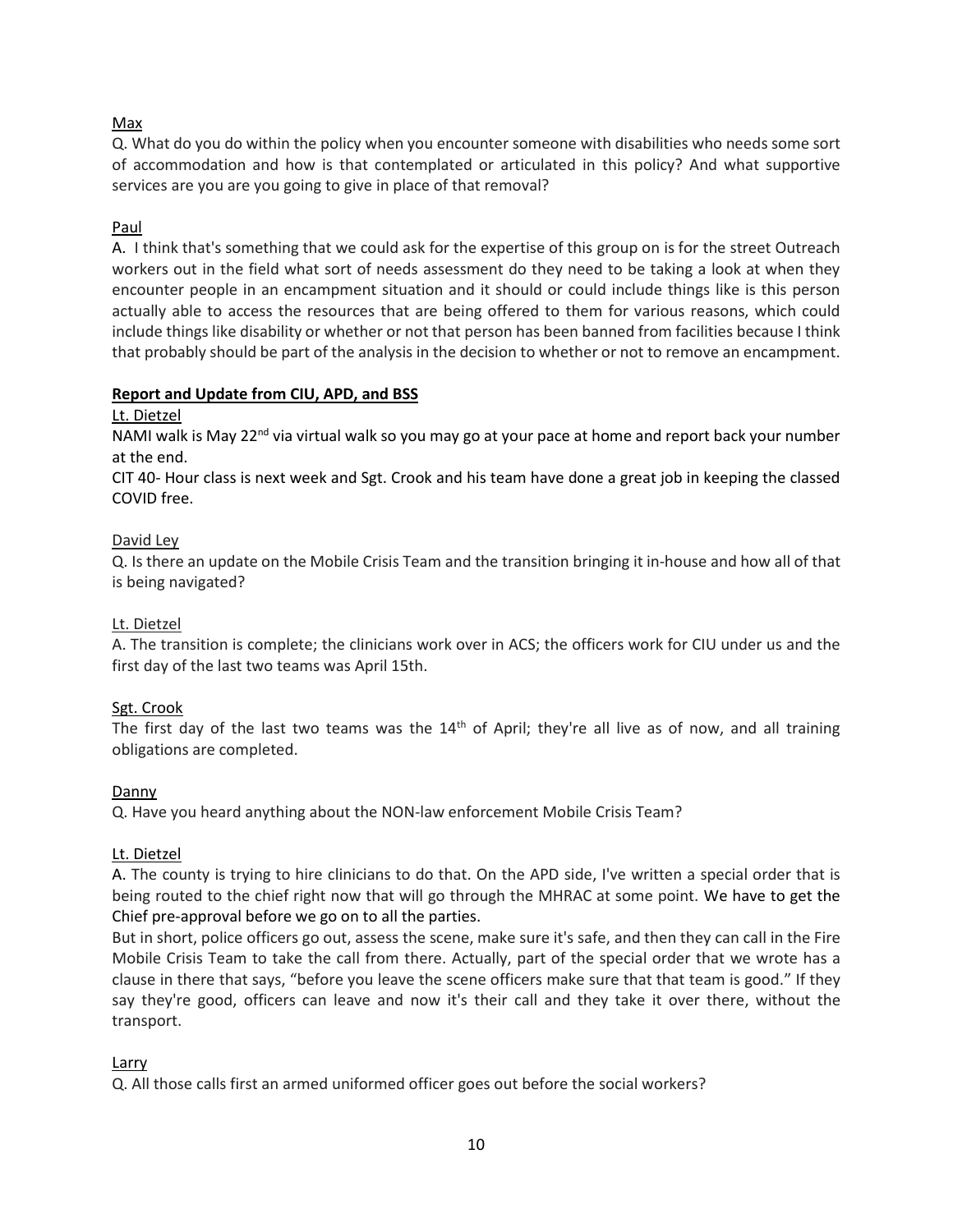# Lt. Dietzel

A. Yes, for the Fire Mobile Crisis Teams. That's the way it's been designed for the county as we go out officers go out first, secure it, recognize we don't need to be there, and then hand it off.

# Larry

Q. Doesn't that leave a way for if an armed officer is showing up to escalate someone who might be in crisis already with a mental health problem?

# Lt. Dietzel

A. That is not my program you will have to ask the county.

# Rick

I heard last night that Santa Fe, NM is replicating us; they are going to try to do what we've been successfully doing.

# **Report and Update from C.O.A.S.T**

### Rob Nelson

Coast has gone through a drastic change as of recently, we're down to two people, but Lisa and I are very confident that we can handle the workload and still deliver the success that COAST has always had. Nothing really new ever happens with Coast. With COVID we've ramped down on outreaches, but we still are available for special requests on outreaches.

# **Report and Update from Sub-Committees**

Danny

Q. How is the COVID vaccination for the homeless going?

# Gilbert

A. The first attempt we got just over 110 individuals vaccinated and we were able to get a majority of that group for their second vaccination. Now, we're working with individuals who want access and we've made it available through our partnerships with the DOJ and our medical coordinator out at the WEC. Individuals are not required to get the vaccination, so it is by those who volunteer. We've moved our efforts also to our wellness motels for anybody interested in signing up. We're also doing some partnership, DOJ applied for a grant that would allow a mobile unit that would allow them to strategically place in parts of the city to target one of the populations. They do take walk-ups and we have the ability to get any individual who's in any of our hotels over there for that. We have rapid testing access at the WEC.

There was a point in time there where our spread rate was less than 1% which I think was better than the entire community. Blue pods were staged out there for isolation, and people under investigation.

# Betty

I want to invite anybody to join the NAMI walk team called CIT for Mental Health; the walk is on May 22<sup>nd</sup>. We have lots of teams you can join by going to the website; we hope many will support the police department and the CIT program.

### Sgt. Landavazo

We've gotten conditional approval from Deputy Chief Garcia and we're working forward with Desert Waves Labradoodles in the Corrales. They were nice enough to donate a dog to us; he has been named Oakley by its handler who is Detective Madrid. We plan on using this dog for doing business with folks within the CIU system that we're working with; it will only be after we get permission from them and